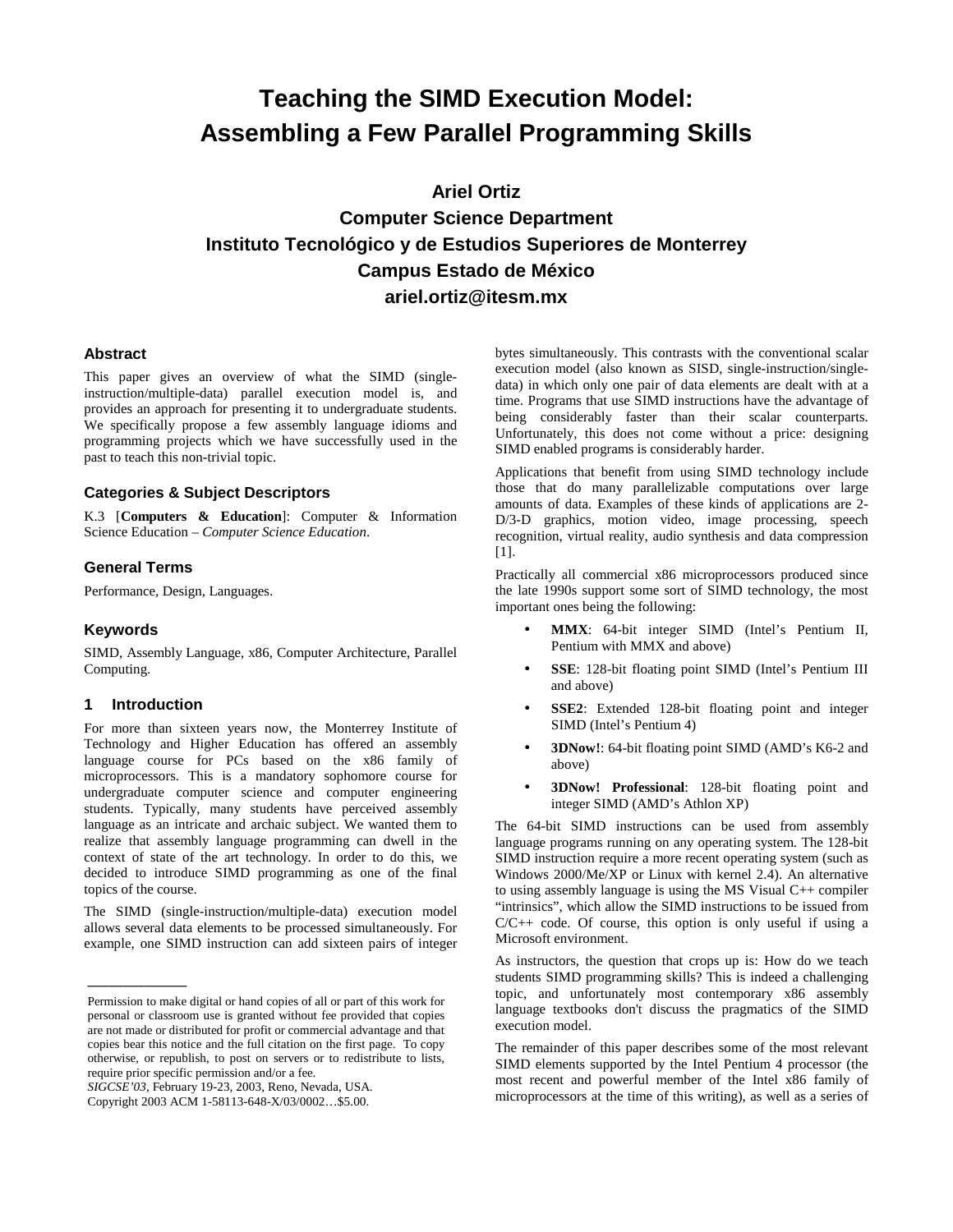programming idioms and programming projects that are useful for demonstrating to students how to build simple, yet interesting, SIMD enabled programs.

Please note that, for the sake of brevity, we specifically discuss the Pentium 4 processor, yet many of the things mentioned here apply as well to other processors of recent previous generations. It would be too cumbersome to explicitly state what is available or not for every individual processor type.

All assembly language code presented in this paper was designed for the Netwide Assembler (NASM) [2].

## **2 SIMD Support for the Pentium 4**

The Pentium 4 has eight 128-bit registers. These registers are named XMM0 up to XMM7 as seen in Figure 1.

| 127<br>0         |
|------------------|
| xmm7             |
| xmm <sub>6</sub> |
| xmm5             |
| xmm4             |
| xmm3             |
| xmm2             |
| xmm1             |
| xmm0             |
|                  |

#### **Figure 1: XMM Registers**

Depending on which instructions we use, registers and memory locations may be interpreted as follows (see Figure 2):

- Sixteen packed 8-bit bytes.
- Eight packed 16-bit words.
- Four packed 32-bit double words.
- Two packed 64-bit quad words.
- One 128-bit double quad word.
- Four packed 32-bit single precision floating point numbers (C language float data type).
- Two packed 64-bit double precision floating point numbers (C language double data type).

The Pentium 4 SIMD instruction set comprises several categories of instructions, including those for arithmetic, logical, comparison, conversion, and data transfer operations. The syntax for these instructions is similar to other x86 instructions:

**OP** destination, source

This is interpreted as:

destination ← destination **OP** source

where **OP** stands for the specific operation. Except for the data transfer instructions, the destination operand must always be any XMM register. The source operand may be a datum stored in a memory location or in a XMM register. A few specific instructions will be discussed further on.



#### **Figure 2: Pentium 4 SIMD Data Types**

## **3 A Simple Example**

This following example, originally presented by the author in [3], demonstrates the essentials of SIMD programming. Suppose we have a gray-scale bitmap image, like the one in Figure 3, and we wish to make it brighter. Each pixel is stored in one unsigned 8-bit byte contained in an array. Smaller numbers represent darker tones of gray, while larger numbers represent brighter tones. Numbers 0 and 255 represent the pure black and white colors, respectively.

To make the image brighter, we just need to add a positive integer (let's say 64 hexadecimal) to each of its pixels. In C, we would have something like this:

#define BRIGHTENING\_K 0x64 unsigned char bitmap[BITMAP\_SIZE]; size\_t i;

```
/* Load image somehow ... */
for(i = 0; i < BITMAP SIZE; i ++)bitmap[i] += BRIGHTENING_K;
```


**Figure 3: Original Gray Scale Image**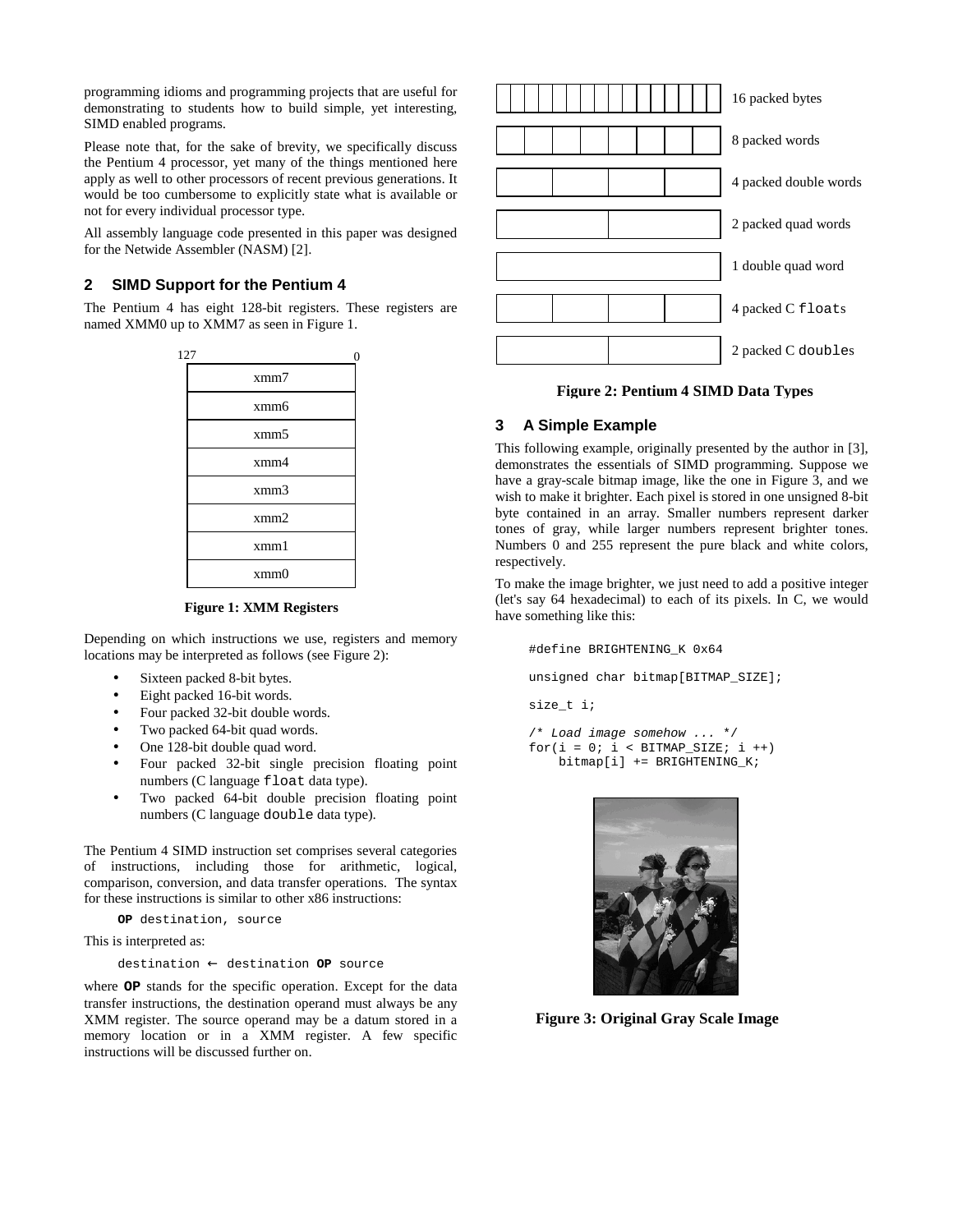Unfortunately, we end up with the undesired image shown in Figure 4. This happens because of wraparound; if the result of the addition overflows (i.e., exceeds 255, which is the upper unsigned 8-bit byte limit), the result is truncated so that only the lower (least significant) bits are considered.

What we require is that whenever an addition exceeds the maximum limit, the result should saturate (clipped to a predefined data-range limit). In this case, the saturation value is 255, which represents pure white. The following C fragment takes care of saturation:

```
for(i = 0; i < BITMAP_SIZE; i++)int sum = bitmap[i] + BRIGHTENING_K;
    /* UCHAR_MAX is defined in
     * <limits.h> and is equal to 255u
     */
    if(sum > UCHAR_MAX)
       bitmap[i] = UCHAR_MAX;
    else
       bitmap[i] = (unsigned char) sum;}
```
Now we obtain the image shown in Figure 5, which is correctly brightened as expected.





**Figure 4:** Brightened Image Using Wraparound Arithmetic

**Figure 5:** Brightened Image Using Saturated Arithmetic

SIMD technology allows us to do this saturated arithmetic addition on sixteen unsigned bytes in parallel using just one instruction: paddusb. The pseudocode for doing this would be:

- 1. Pack the same brightening constant byte sixteen times into the XMM0 register.
- 2. Repeat (BITMAP\_SIZE / 16) times:
	- a. Copy the next sixteen bytes from the bitmap array into the XMM1 register.
	- b. Add the sixteen packed unsigned bytes contained in XMM0 to the sixteen packed unsigned bytes in XMM1. Use saturation.
	- c. Copy the result of the XMM1 register back to the bitmap array from where it was originally taken.
	- d. Advance bitmap array index register.

A simplified x86 assembly language version of the previous pseudocode, adapted to our example, would be as follows (comments indicate the part of the pseudocode that is being implemented):

| section .data      | brightening k dd 0x64646464<br>dd 0x64646464<br>dd 0x64646464<br>dd 0x64646464 |  |               |
|--------------------|--------------------------------------------------------------------------------|--|---------------|
|                    | ;;; other data definitions                                                     |  |               |
| section .text      |                                                                                |  |               |
|                    | movdqu xmm0, [brightening_k]; 1.                                               |  |               |
|                    | mov eax, bitmap                                                                |  |               |
|                    | mov ecx, [bitmap_size] ; 2.                                                    |  |               |
| shr ecx, 4         |                                                                                |  |               |
| .repeat            |                                                                                |  |               |
|                    | movdgu xmm1, [eax]                                                             |  | ; 2.a         |
| paddusb xmm1, xmm0 |                                                                                |  | ; 2.b         |
| movdqu [eax], xmm1 |                                                                                |  | $i \quad 2.c$ |
| add eax, 16        |                                                                                |  | ; 2.d         |
| dec ecx            |                                                                                |  |               |
| inz repeat         |                                                                                |  |               |

Comparing the SIMD example program to a pure C language version, the speed improvements can be quite impressive when using SIMD instructions. It's a good exercise to let students benchmark both kinds of programs so they can conclude if writing SIMD enhanced programs in assembly language is worth all the trouble.

#### **4 SIMD Idioms**

We started teaching SIMD programming in our assembly language course back in 1998, using at that time 64-bit MMX technology. From the beginning we realized that just presenting to our students a description of a SIMD instruction set was not enough to get them started building SIMD programs. We needed them to learn how to combine several instructions and data declarations in order to solve recurrent problems when designing SIMD code. At that point, we weren't too sure what these recurring problems were, but over the time we've been able to identify a few of them, and propose possible solutions.

Language specific low-level solution patterns are usually known as *idioms*. The following assembly language SIMD idioms have been designed so that students may understand the typical use of SIMD instructions. We believe that knowing and applying these idioms is a fundamental exercise for those interested in developing SIMD enhanced applications.

The following list of idioms is not exhaustive. We only included the five idioms we considered most general.

#### **4.1 Parallel Arithmetic Idiom**

The most common use of SIMD instructions is doing plain arithmetic in parallel over large amounts of data. This was exemplified in the previous section with the image brightening program. The Pentium 4 allows operating over collections of integer and floating point values. In order to perform parallel arithmetic, the program must:

- 1. Load into SIMD registers the multiple data values that will be operated on.
- 2. Perform the arithmetic operation on the registers.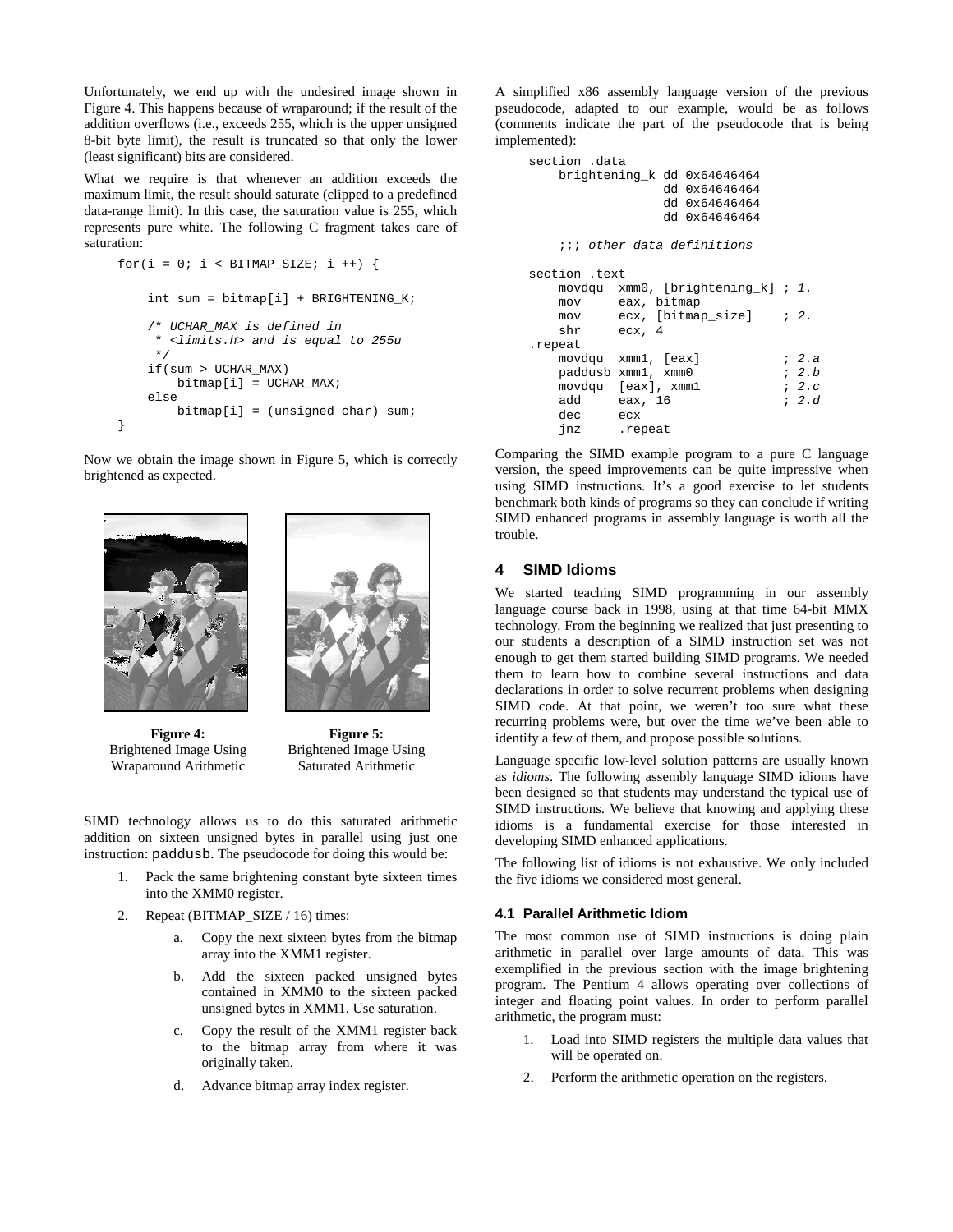- 3. If required, load the results from the SIMD registers back into memory.
- 4. Go back to 1 if more data must be processed.

Fitting more data values into the SIMD registers in point 1 generates a better overall performance because more data is processed at the same time in fewer iterations.

Point 3 is optional because under some circumstances the problem may only need to accumulate a result in a single register (for example in a vector dot product).

This same idiom may be applied in the same way to logical operations (XOR, AND, OR, etc.).

## **4.2 Clear (All Zeros) Register Idiom**

Often, a SIMD register must be initialized with all its bits in zero. The Pentium 4 does not support an immediate (literal) data value transfer to a SIMD register. The zero value could be copied directly from memory, but a zero initialized 128-bit variable must be explicitly declared.

An XOR operation in which both source and destination operands are the same register does the trick. This is probably one of the oldest assembly language idioms still in use. So, for example, if we wish to clear the XMM1 register, the required code would be something like:

pxor xmm1, xmm1

#### **4.3 Set (All Ones) Register Idiom**

Sometimes we require a SIMD register to have all its bits set to one. This is the opposite of the previous idiom. We could try using a NOT operation over a previously cleared register. Unfortunately, the Pentium 4 does not have a SIMD NOT operation. But it does have some interesting compare instructions that come in useful for this idiom. The compare-equal instruction compares element-wise two vectors. If two elements in a certain position happen to be equal, all the bits in the corresponding position of the destination register are set to one, otherwise all those same bits are cleared (set to zero). So, if we compare a register with itself, we should have all ones as a result. For example:

pcmpeqb xmm2, xmm2

In this case, every byte sized element of XMM2 is compared to itself, and because they're equal, in that byte position all bits will be set to one.

#### **4.4 One's Complement Idiom**

As stated before, the Pentium 4 does not have a SIMD NOT instruction. But what happens if you actually do need one? A one's complement can be achieved using the XOR operation, because we know that the result of XORing any bit value *x* with a 1, is equal to NOT *x*. So if we want to obtain the NOT value of the XMM0 register (using XMM1 as an auxiliary register) we would have something like:

pcmpeqb xmm1, xmm1 pxor xmm0, xmm1

The PANDN, described shortly, is an other common (and maybe more obvious) alternative for solving this problem.

#### **4.5 The Mask and Merge Idiom**

Suppose we have some double word size elements stored in the XMM3 register. We want to replace every occurrence of the value 7, overwriting it with the value 21. We want all other values to remain unchanged. How can we do this using SIMD instructions? The previously discussed compare-equal instruction is useful in cases like this one. It's just a matter of comparing the original values with a vector filled with 7's. Doing this produces a mask with ones and zeros in the appropriate places that later can be used together with ANDs, ORs, NOTs, and a vector filled with 21's to generate the expected result.

Basically, this idiom can be summarized as:

- 1. Create a mask using a compare-equal (or comparegreater-than) instruction.
- 2. Apply an AND to the mask in order to create a vector with the new values in the desired places, and zeros everywhere else.
- 3. Apply an AND to the inverse mask in order to create a vector with the original values we want to keep in place, and zeros everywhere else.
- 4. Apply an OR to merge the vectors produced in steps 2 and 3.

The following code fragment specifically solves the stated problem (XMM0 and XMM1 are used as auxiliary registers):

```
section .data
   k_7 dd 7, 7, 7, 7
   k_21 dd 21, 21, 21, 21
section .text
    movdqu xmm0, xmm3
   pcmpeqd xmm3, [k_7] ; Step 1
   movdqu xmm1, xmm3<br>pand xmm3. [k 2]
            pand xmm3, [k_21] ; Step 2
    pandn xmm1, xmm0 ; Step 3
   por xmm3, xmm1 ; Step 4
```
Step 3 (the inverse mask) is usually done with a PANDN instruction. It works the following way:

destination ← NOT(destination) AND source

This is where commonly a NOT operation would be used, and the reason why there's no explicit SIMD NOT instruction.

## **5 Course Organization and Pedagogical Approach**

We've found that the basic SIMD programming skills can be taught in our assembly language course using six class hours (equivalent to two weeks out of a 16-week semester). The following table summarizes how we organize our lecture time during a typical semester.